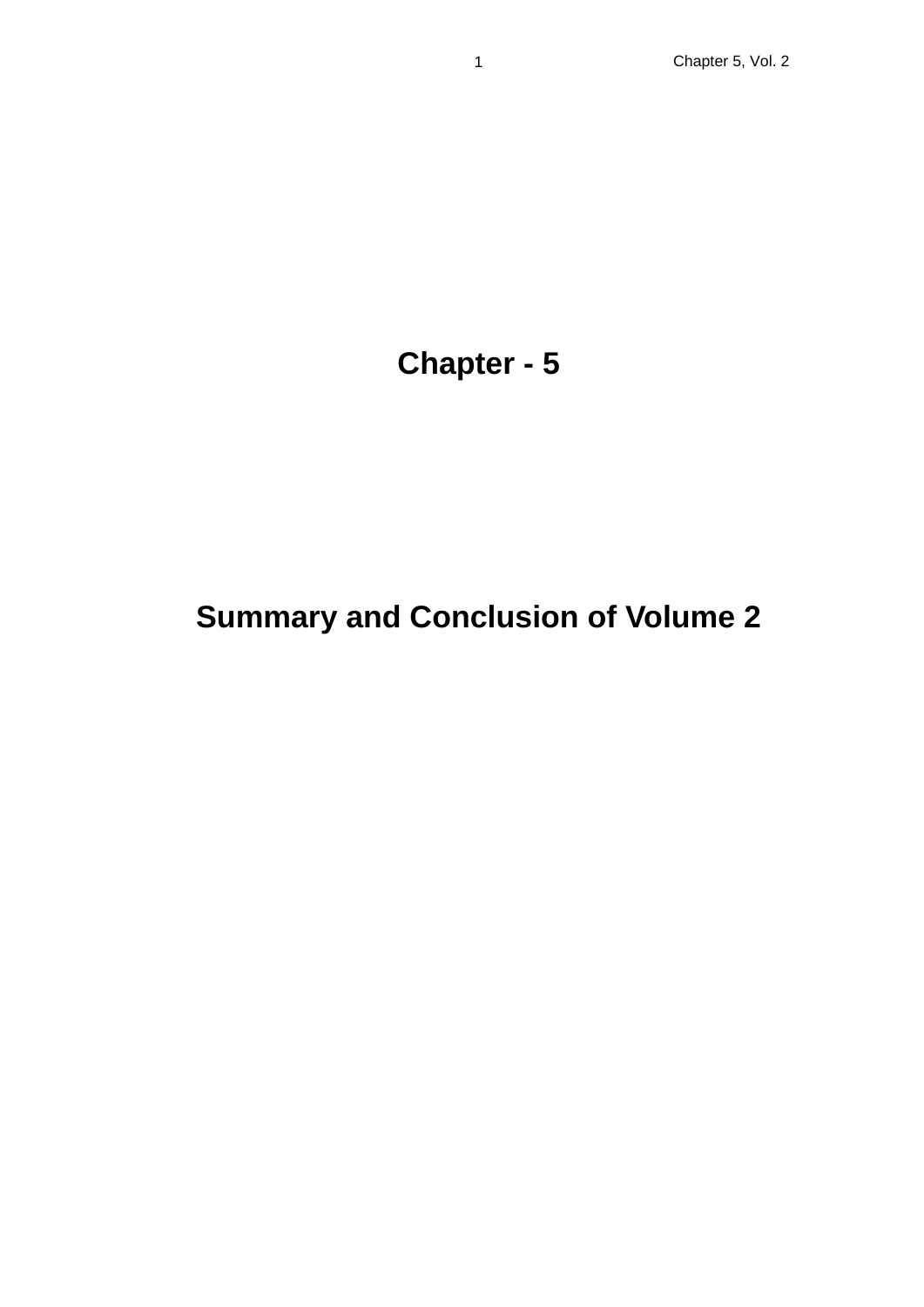### **Chapter 5 – Summary and Conclusion**

A brief summary of some of the more salient aspects of volume 2 follows, together with some conclusions.

**Chapter 2:** The many factors affecting the abrasion resistance of concrete floors and concrete paving were studied very widely. This was done by *reviewing virtually all the available literature* on abrasion resistance, *analysing the various viewpoints* presented by the many authors (sometimes conflicting), *synthesising and formulating theory* from the various extracts where applicable, relating personal experience where appropriate, and considering how it all relates to generally accepted *principles of concrete technology.*

The numerous factors relating to abrasion resistance were arranged into an extensive 'wiring-diagram', showing their various contributions. Thereafter each of these factors were individually reviewed. Some of the factors only affect the 'surface zone' while others also influence the 'core concrete'. Abrasion may be considered 'mild' when confined to the surface zone, and 'severe' when extending into the core concrete.

The abrasion test used by each investigator was cited, and this often proved the key in reconciling apparent contradictions between the findings of different authors. (Readers unfamiliar with the various tests are referred to appendix U, where the apparatus, test method, and abrasion wear mechanisms for each test are explained).

Arising out of the analysis of the literature is a simple philosophy: abrasion resistance is a function of the *hardness* of the surface, and the strength of the *aggregate/paste bond*.

**Chapter 3:** This chapter seeks to formulate a theory on the 'mechanisms of abrasion wear' in concrete. The discussions are largely theoretical, although much of the material considered is based on the experimental findings of several researchers, and the writer's own experience and observations

Confirming the 'philosophy' proposed in chapter two, 'indentation hardness' is a most desirable property for abrasion resistant surfaces, unless significant impact forces are present, and in this case some hardness should be sacrificed for increased toughness.

The three principle mechanisms of abrasion wear are explained as adhesion, deformation, and cracking. Deformation may be either elastic or plastic, whereas cracking may take the form of Hertzian cone cracks, lateral cracks or axial cracks.

These mechanisms of wear occur either in a state of pure compression or may include the element of sliding.

The application of a horizontal compressive stress to the concrete's surface zone (either by restraining lateral dilation, or by 'sagging bending') increases the shear strength and consequently the abrasion resistance.

Wear may either be 'mild' / 'interfacial', involving a slight amount of material sheared off at the asperity/abrasive interface, or alternatively 'severe' / 'cohesive', whereby the depth of abrasion extends to a sub-asperity depth. This may be referred to as 'cohesive' wear.

A consideration of the most common applications, has shown that abrasion related to pedestrian and vehicular traffic is only severe in the presence of grit.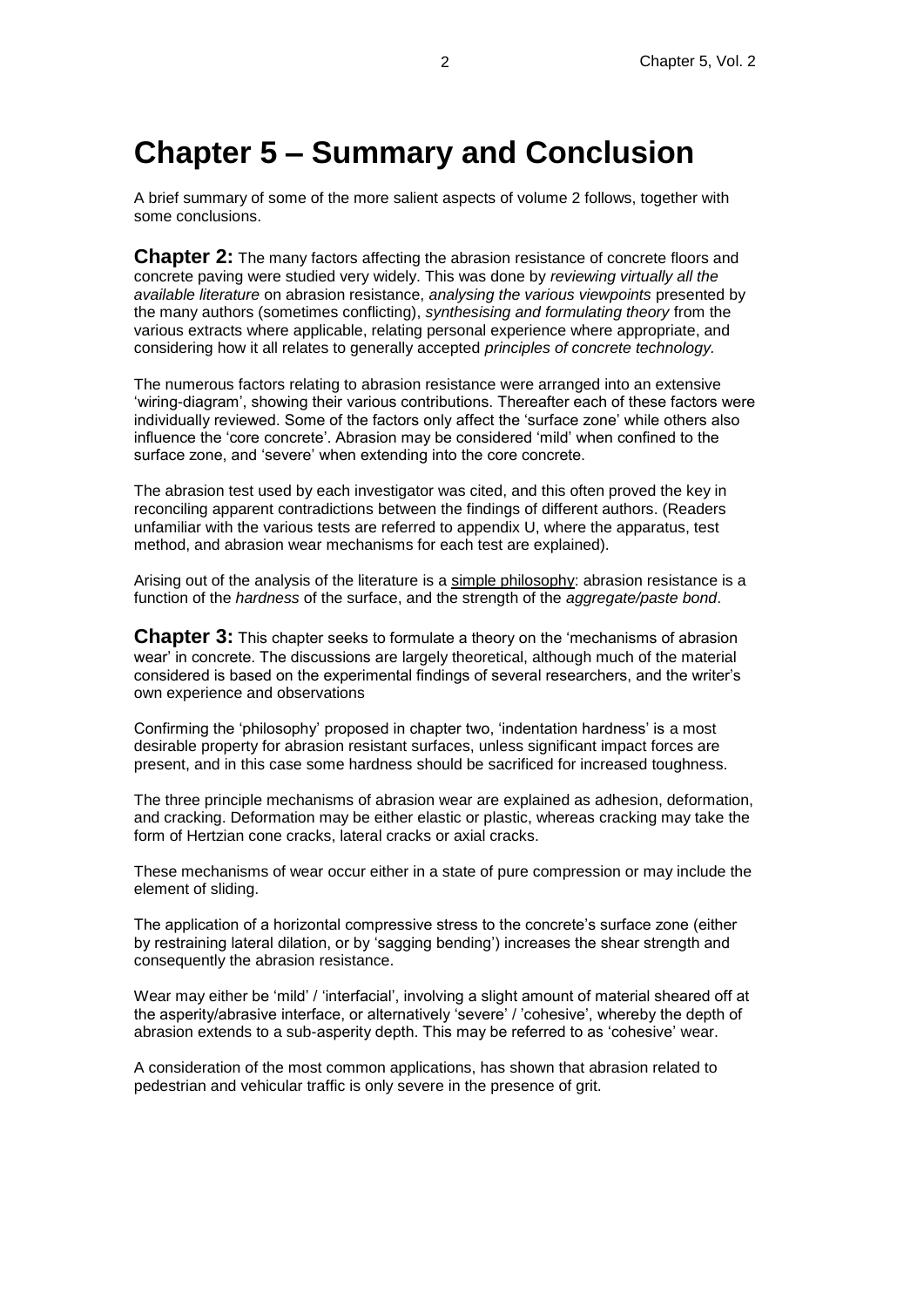**Chapter 4:** This chapter presents a systematic method of classifying abrasion wear.

Sixty six surface tests are considered. The abrasion tests are placed into eight groups according to the applied abrading media causing the abrasion wear.

An abrasion wear code categorizes each test by its abrasive actions, (consisting of rolling, sliding and impact) and also indicates the severity of the actions, either a 'mild' form of crushing or shearing of the surface asperities, or a more 'severe' form of abrasion, resulting in cracking to a deeper sub-asperity level.

It is shown that the various 'mild abrasion' tests, which may appear quite different from one another, result in very similar wear mechanisms. Likewise the 'severe abrasion' tests, though quite diverse, result in virtually identical wear processes.

However, there are also several other important criteria other than 'wear mechanisms' that are very important when deciding on an abrasion test, e.g. does it 'see' the aggregate, does it 'measure' the aggregate/paste bond? etc. Therefore the various tests have also been examined in the light of these 'other criteria'.

Three tests that generally meet the many requirements that may be regarded as important for an abrasion test of surfaces trafficked by pedestrian and vehicular traffic have been short-listed for a focussed experimental programme, with the ultimate aim of recommending the best one as an abrasion test for the concrete paving industry in South Africa.

#### **Philosophy of Abrasion Resistance – Revisited and Reinforced**

In the conclusion to chapter 2 of volume 2, a simple philosophy for abrasion resistance was proposed. It was stated that abrasion resistance is principally a function of the hardness of the concrete and the strength of the aggregate/paste bond.

The important role of hardness in abrasion resistance was further discussed in some detail in chapter 3, where Hutchings(1992) was a valuable source. In addition, the many photographs of appendix Z reveal that the aggregate, as the harder component of the mix, soon becomes prominent as abrasion proceeds, and thereafter governs the rate of abrasion. Clearly this presupposes a hard aggregate, and furthermore, that the aggregate is sufficiently strongly bonded to the aggregate. In the weaker mixes, it is once again clear from the photographs that some of the aggregate has been plucked out (e.g. see appendix Z.131/132). On the other hand, in the stronger mixes, the aggregate is less prominent, indicating that the hardness of the binder also makes a contribution to abrasion resistance in these instances (e.g. see appendix Z.101/102). More significantly, the stronger paste holds even the very fine aggregate particles, allowing them in turn to 'protect' it.

The principle role of hardness and aggregate/paste bond in abrasion resistance is not made adequately clear in the three models given thus far (two models in chapter two and a further model in chapter 3). In the first model that takes the form of a comprehensive 'wiring diagram', see figure 2.2 through 2.2(c), the effect on abrasion resistance of a number of factors are discussed at length; factors such as the paste, voids, aggregates, aggregate/paste bond, and surface treatments. However, the discussions tend to be compartmentalized under these headings, and the inter-dependencies of the factors, and their respective contributions to abrasion resistance relative to each other is not clear.

The second model, i.e. that shown in figure 2.3, has a much stronger emphasis on the inter-relationships of the various factors, and even shows how these all lead up to hardness and aggregate/paste bond, which according to the proposed philosophy, ultimately determines abrasion resistance. However, this model tends to understate the important role of voids, and does not indicate that the influence of w/b on abrasion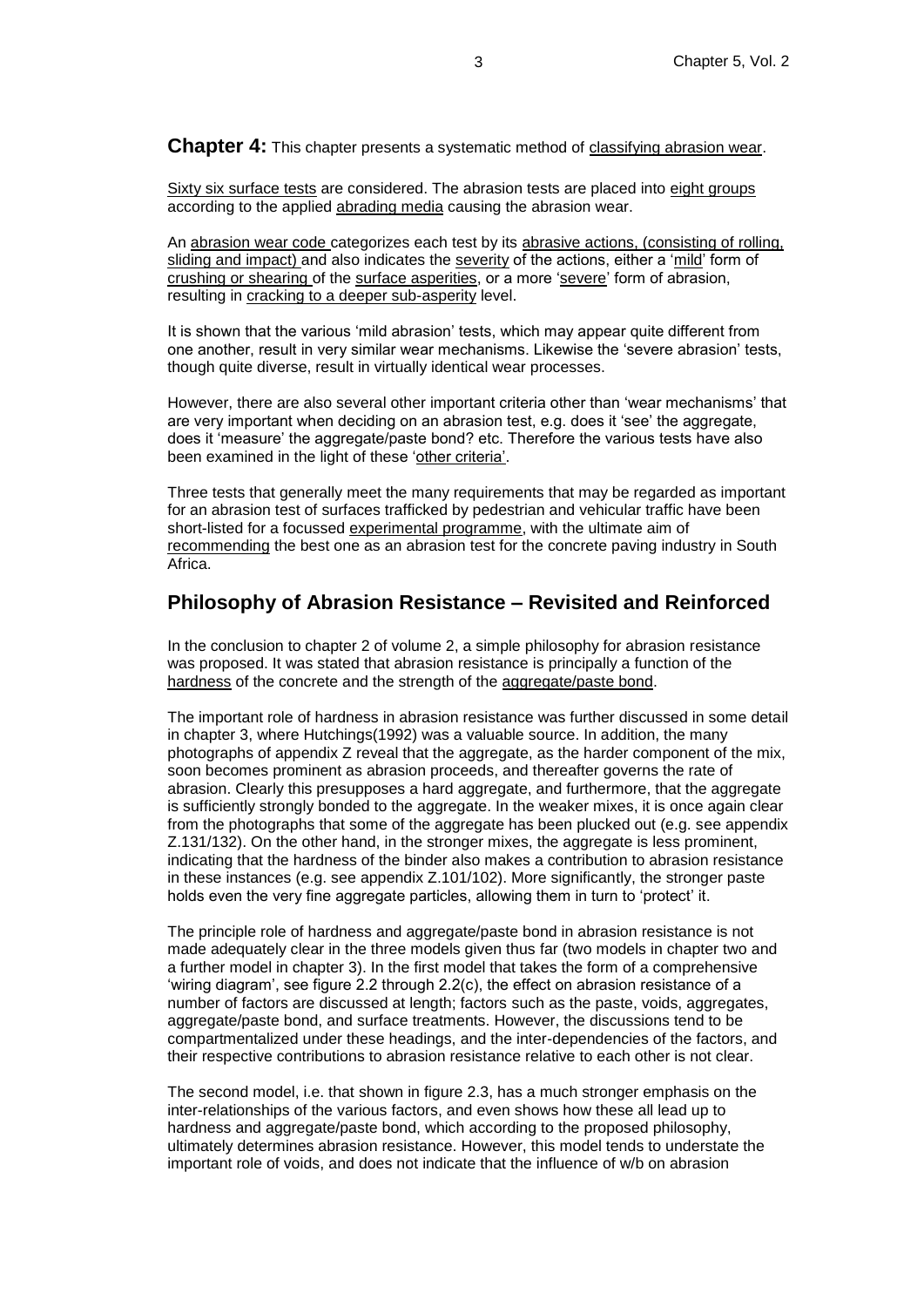resistance is chiefly as a result of its influence on microscopic voids and capillaries (referred to as 'capillary voids'). On the other hand, the third model, that shown in section 2.3.6, adequately distinguishes between 'entrapped voids' and 'capillary voids', and clearly shows that abrasion resistance is directly linked to voids and only indirectly to binder and water content (and hence w/b). However, this model is limited to a discussion of voids, and ignores other important contributors to abrasion resistance such as aggregate hardness, surface treatments, curing, etc.

In order to bring these various concepts together, and to redress the shortcomings of the earlier models, a final model is set out in figure 5.1. Most importantly it shows how the many factors affecting abrasion resistance are related to hardness (especially aggregate hardness) and aggregate/paste bond. The model shows in bold those factors that have been emphasized above. Note that the 'binder content' has also been made bold to accentuate its dual function in reducing both 'entrapped voids' and 'capillary voids', respectively by improving the rheology of the mix and by producing a lower w/b.

Although the model does not boast the detail of figure 2.2, it is referenced to chapter 2, (and in some cases to chapter 3 and 4), using the same numbering system as figure 2.2, thus allowing access to the comprehensive discussion in chapter 2 on any particular aspect to be investigated in greater depth.



**Figure 5.1** A simple philosophy of abrasion resistance in schematic form; it shows how the various factors affecting abrasion resistance relate to hardness and aggregate/paste bond.

#### **Relevance to Abrasion Testing**

The importance of the concrete's hardness (which is mainly a function of the aggregate), and the aggregate/paste bond (which is mainly a function of the paste strength), means that only *abrasion tests* that can discern these qualities should be considered. For example, the wire-brush test (see appendix U.6.02), gouges out the paste component, thereby hastening aggregate removal, and is therefore a good measure of paste hardness, and even aggregate/paste bond, but does not 'measure' the hardness of the aggregate. The test is therefore only relevant where paste strength is inferior, i.e. where aggregate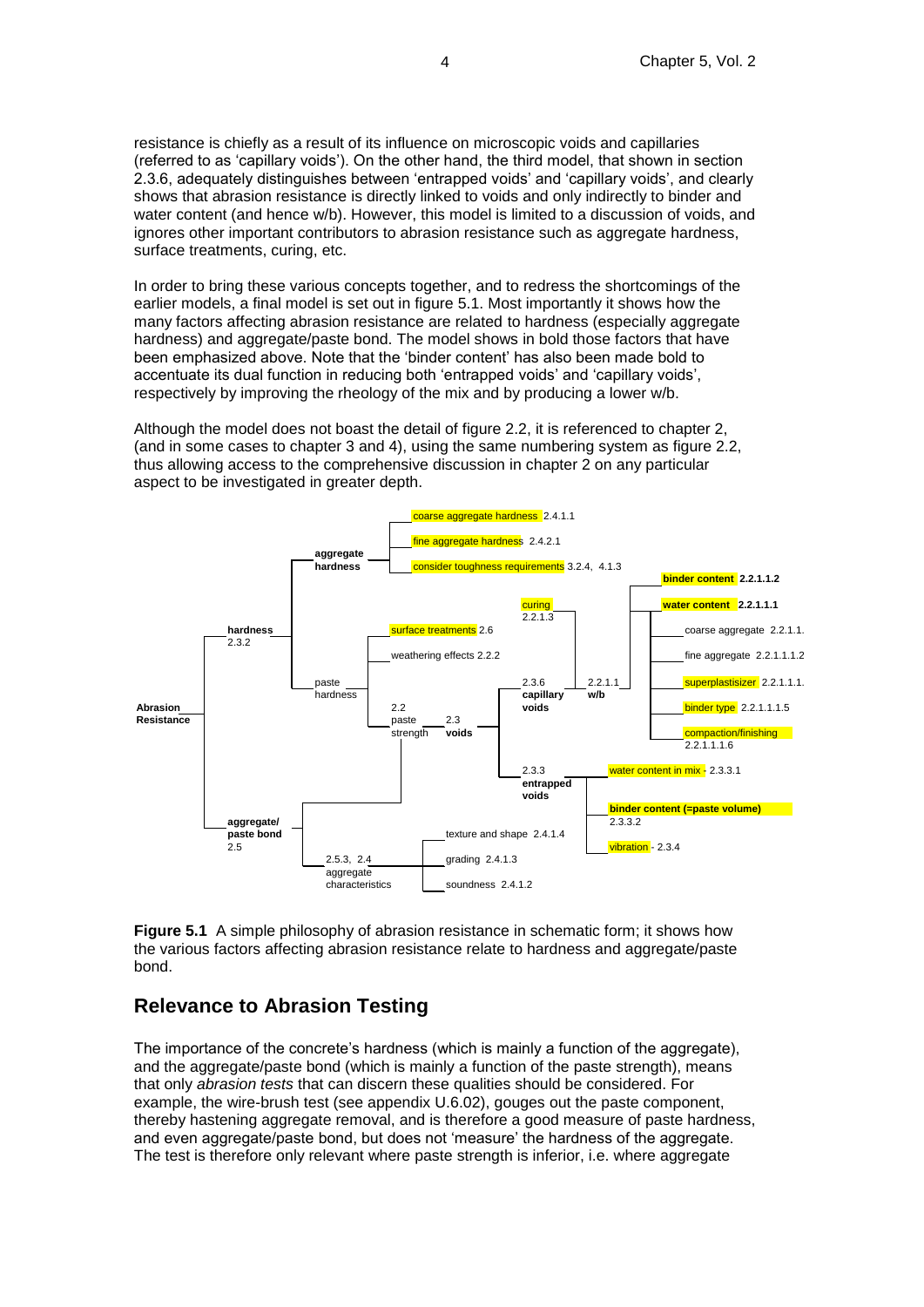will be scraped out before it can contribute to abrasion resistance. On the other hand the NBRI test (see appendix U.5.16) adequately measures the aggregate hardness, but not the aggregate paste bond, since aggregate that is unbonded in the course of the test is not readily extracted, and continues to resist abrasion, whereas in practice it would be dislodged. The test is thus unable to discern a major potential flaw in concrete and should only be used in special applications by discerning persons.

#### **Recommendations for Improved Abrasion Resistance**

In chapter 1 of volume 1, the aim of this investigation was stated as, 'to provide a knowledge base that will lead to improved abrasion resistance in concrete surfaces and in concrete block paving in particular'. It therefore seems appropriate at the end of this document to make certain recommendations from the main findings, both from the experimental work reported on in volume 1, and the findings of other authors (and the writer's synthesizing thereof) reported in volume 2. The recommendations that follow all have a place in figure 5.1, and the items mentioned in the recommendations are highlighted in the figure.

For those well versed in the principles of concrete technology, most of the findings will merely confirm well established principles, while to producers, specifiers and end users that are less acquainted with abrasion resistance, the recommendations will serve as useful guidelines. Note that it is assumed that the concrete is normal concrete in the sense that it consists predominantly of aggregate, and that this aggregate is harder wearing than the paste component.

#### **Concrete surfaces can be made more abrasion resistant by:**

- 1. Increasing **binder content**. This increases the mobility/rheology of the mix for any given moisture content. The result is that there is a reduction in *both* entrapped and capillary voids. This results in a stronger paste that is both harder and has an increased ability to bond to aggregate, the two main requirements for increased abrasion resistance.
- 2. Optimizing the **water content**. For any given binder content there is an optimal water content. This amounts to finding the happy middle road between two evils. Using more water in the mix assists in reducing macroscopic entrapped voids, but to much water increases microscopic voids and capillaries. Conversely using less water has the potential to allow a closer packing of binder particles, but makes it so much more difficult to expel the air voids, as clearly less water means reduced lubrication/mobility.

Thus optimizing the water content optimizes the overall strength of the concrete, striking the right balance between minimizing both macroscopic *and* microscopic voids.

It should be stated that in semi-dry mixes, the danger of too little water is far greater than too much. (This is because the mix already has a low w/b, consistent with zero slump, and thus increasing water improves compactability, reducing entrapped voids. In fact the optimum water content is very close to the point at which the blocks will begin to slump).

3. Using **superplasticizers**. Powerful water reducing agents are available and are very effective in reducing the water in the mix without sacrificing mobility and compactability. Reducing water in this way translates into a reduction of both 'capillary' and 'entrapped' voids. Again this results in a stronger paste with increased hardness and bonding ability, and so increased abrasion resistance.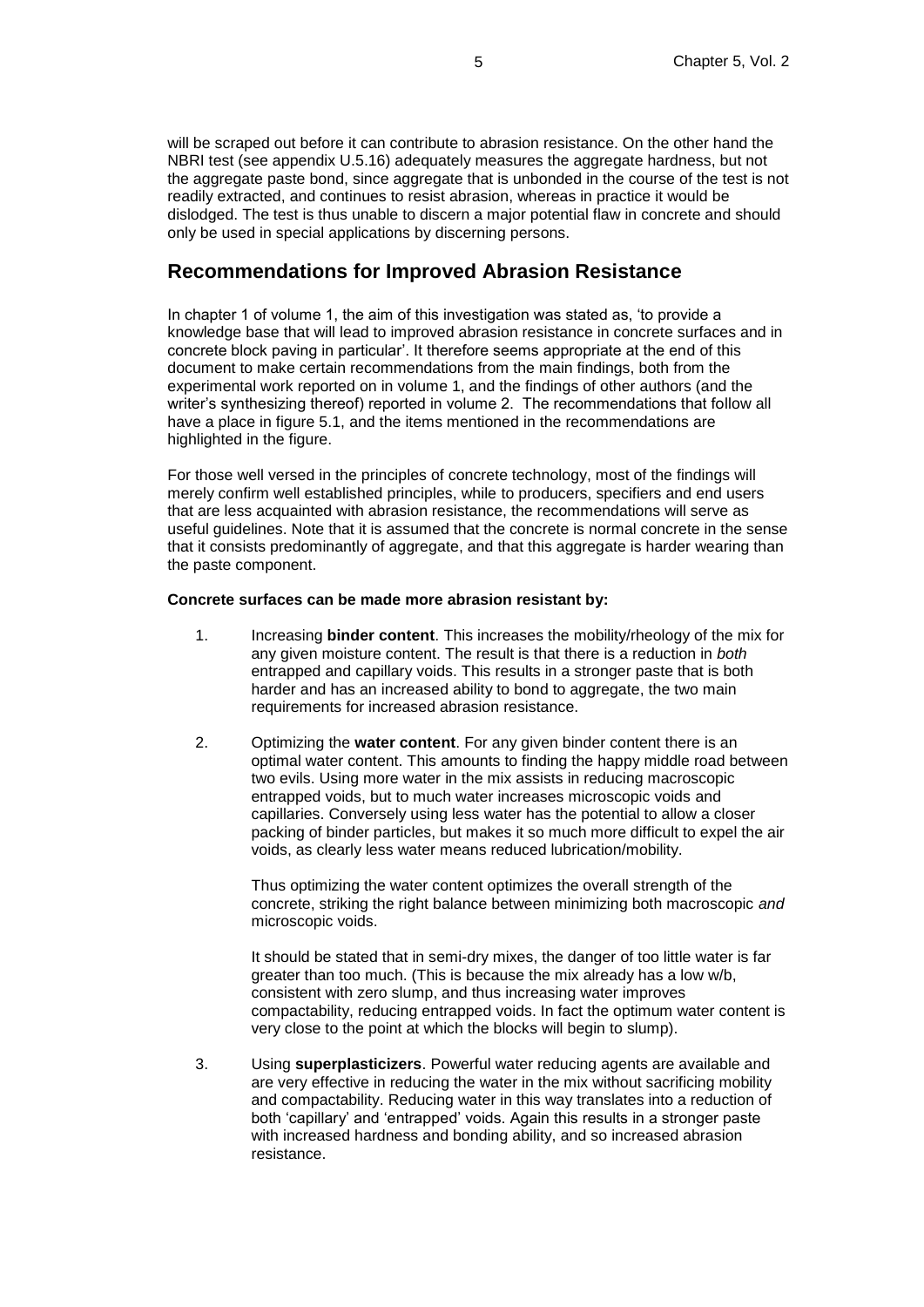4. Using **hard aggregates**. The harder the aggregate, the slower it will abrade, and hence the better it will protect the softer paste component. If both the fine and coarse aggregate are bound in a strong paste, the surface of the concrete should retain a relatively smooth surface, with minimal loss of paste. But as the paste becomes weaker and its hardness and bonding capabilities deteriorate, more and more fine aggregate will be lost to abrasive forces. In very weak pastes, subjected to significant gouging effects, the paste/mortar constituent may be abraded to a depth where even coarse aggregate can be dislodged.

It may be said that providing the paste has adequate bonding ability, abrasion wear in concrete is primarily related to the hardness of the *aggregate*. On the other hand the smoothness of a surface subjected to ongoing abrasion, for a given aggregate, will be related to the strength of the *paste*. As paste strength increases, so the particle size of non-dislodged fine aggregate - exposed to abrasive effects - reduces. Clearly this has implications with regard to both aesthetics and serviceability.

In concretes that will be subjected to significant impact loads, it may be advisable to substitute a very hard aggregate for one that has increased 'toughness'. Hard aggregates are generally brittle, and tend to shatter more easily under impact than tough aggregates that have more resilience.

- 5. Using a **fly ash** based binder. In this investigation, and for a given binder content, pavers incorporating fly ash substitutions of up to 28% had the least abrasion wear after 6 years of traffic (compared to 50:50 MGBS:OPC binders, and even binders with up to 10% silica fume). The ongoing pozzolanic related strength of fly ash over time has thus been shown to be ideally suited to resisting abrasion wear that proceeds equally slowly over many years. Thus if fly ash has economic benefits it should be used.
- 6. Ensuring good **curing**. The beneficial effects of curing on paste strength/hardness are well known. This is an important aspect, given that the surface will dry out very soon if not cured, and that it is the surface that must withstand abrasion.

Studies have shown that lean concrete is far more prone to the ills of inadequate curing than is rich concrete.

- 7. Using **power finishing**. If done correctly this has the effect of collapsing the capillaries and voids near the surface after bleeding stops. Again this void reduction represents an increase in the strength of the paste, and so its hardness and aggregate bonding capabilities, and so its abrasion resistance. Clearly this is not applicable to paving blocks made with semi-dry concrete, where it is the level of vibration power that determines the degree of void reduction for a given consistency.
- 8. Applying **surface treatments**. There are various surface treatments that may be used to increase abrasion resistance. These include dry shakes, fresh on fresh toppings, concrete overlays, liquid applied surface treatments, coatings, polymer impregnation, and grinding. Not all of these options apply to cbp.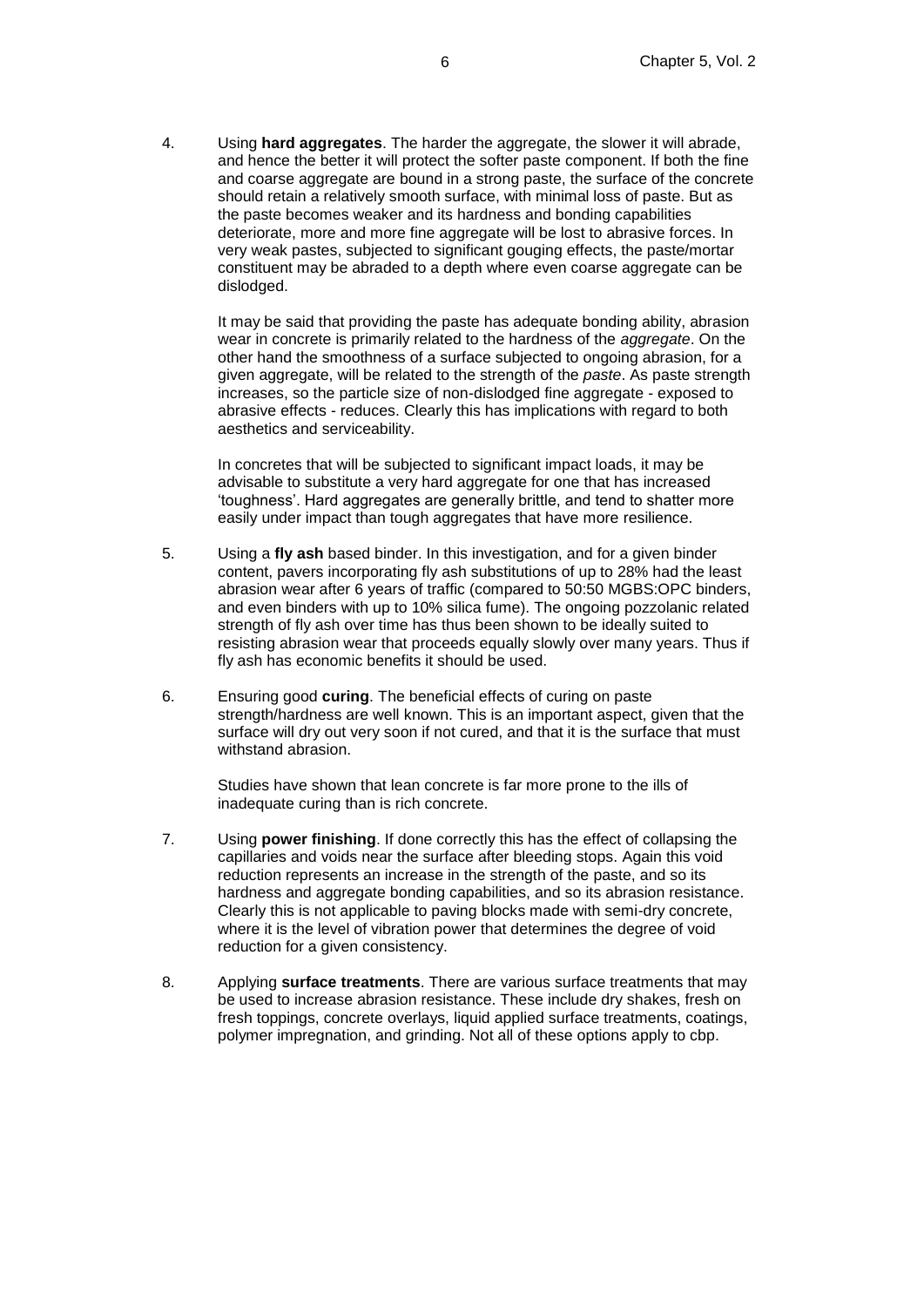#### **Abrasion Load**

Much has been said thus far about abrasion resistance and abrasion wear. Less has been said about the various abrading media that cause abrasion, and what has been said is fragmented and dispersed, mostly in chapters 2, 3 and 4 of volume 2. The aim of this section therefore is to consolidate this material into a coherent unit as no thesis on abrasion would be complete without a consideration of the abrading media.

The *abrasion load* may be defined as the application of an abrading medium to a concrete's surface. In practice abrasion loads consist of the soles of pedestrian footwear, or the rubber tires of vehicles, or steel wheels in certain industrial situations, and the abrasive effect of all of these loads is significantly magnified when they press down on a particle of grit/sand/dust.

Accelerated abrasion tests make use of a number of hard materials to simulate in a few minutes what takes years in practice. Often the abrading medium is attached to the test apparatus; at other times it is the interface between apparatus and specimen.

It may be said that the abrasion load (i.e. the abrading medium and its correct application) is the most important aspect of an abrasion test, since it is, quite literally, the 'cutting edge'. For this reason the 66 abrasion tests of appendix U have classified according to their various abrading media. These include steel drums, steel balls, steel tracks, chained tyres, dressing wheels, steel wheels, fine abrasive, steel pads, wire bristles, scratching tools, steel hammers. Moreover, since many tests have the same media, this has provided a basis for grouping tests together.

The success/relevance of an abrasion test in a particular application often hinges on using an abrasion load that correct simulates field conditions. Clearly abrasion loads will vary considerably according to their respective abrading media, as well as certain other criteria.

**Table 5.1 :** The abrasion load may be described according to seven characteristics; the abrasive action, the applied force, the abrasive's size, its shape, its hardness, the rate of application of abrasive, and finally duration of abrasive application. The material in the table has been extracted from the various chapters and concisely defines the abrasion load in terms of its various characteristics and their effects on abrasion wear.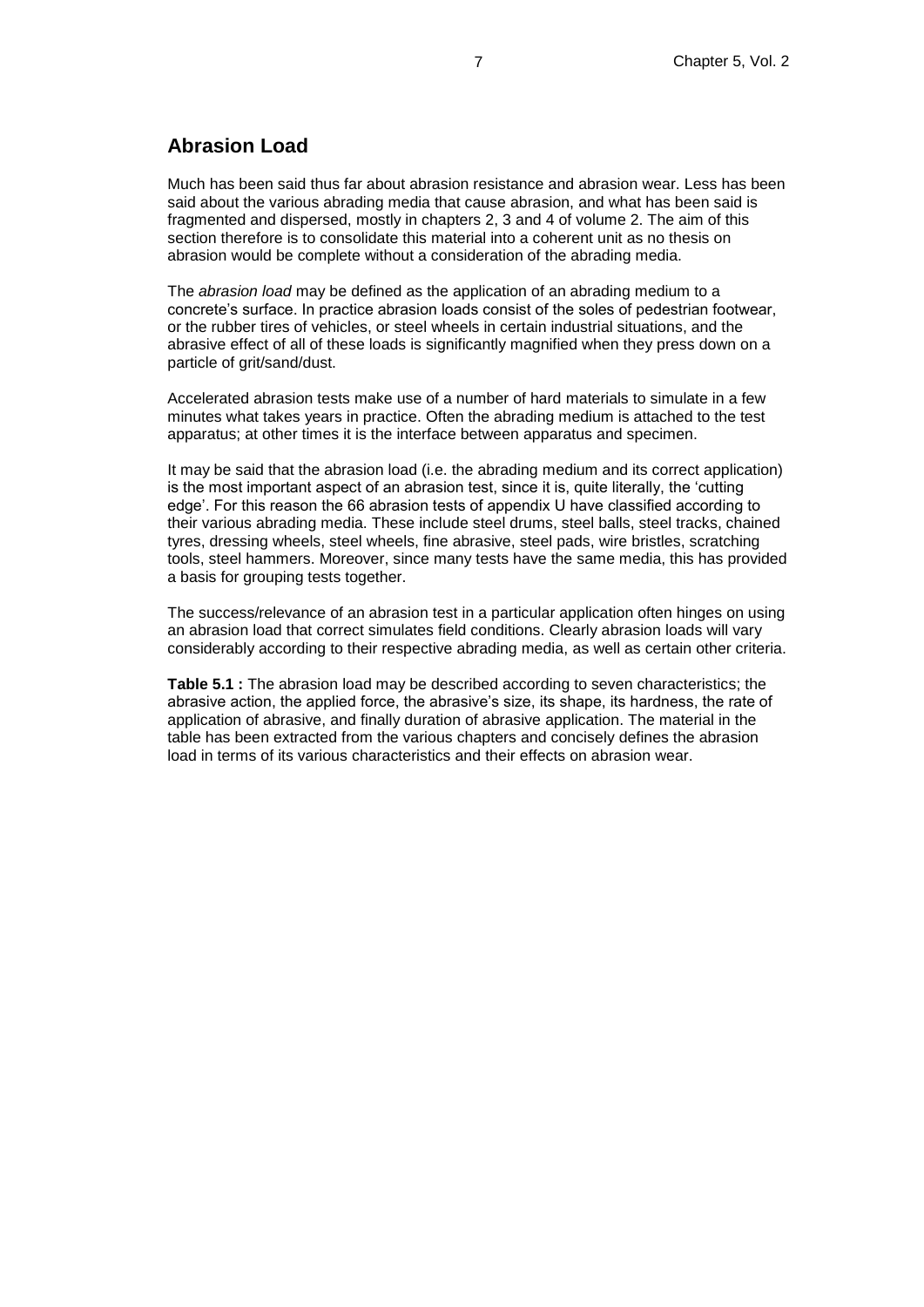| Table 5.1 – Characteristics of the Abrasion Load |                                                    |                      |                                                                                                                                              |
|--------------------------------------------------|----------------------------------------------------|----------------------|----------------------------------------------------------------------------------------------------------------------------------------------|
|                                                  | <b>Character-</b><br>istics of<br>abrasion<br>load | <b>Element</b>       | Implication on abrasion wear                                                                                                                 |
| $\mathbf{1}$                                     | Abrasive<br>action                                 | Rolling              | Adhesion and/or deformation and/or cracking effects<br>occur from the application of a force normal to the<br>surface                        |
|                                                  |                                                    | Sliding              | Adhesion and/or deformation and/or cracking effects<br>occur from the application of a tangential force in<br>conjunction with a normal load |
|                                                  |                                                    | Impact               | Deformation and/or cracking (shattering) occurs                                                                                              |
| $\overline{2}$                                   | Applied<br>force                                   | Light                | $\downarrow$ Abrasion wear.<br>Wear is restricted to asperities/surface-zone. This is<br>termed mild/interfacial wear.                       |
|                                                  |                                                    | Heavy                | ↑ Abrasion wear.<br>Wear extends to sub-asperity zone/core concrete. This<br>is termed severe/cohesive wear.                                 |
| 3                                                | Abrasive<br>size                                   | Large                | $\downarrow$ Abrasion wear.<br>Abrasive spans across the paste, effectively resting on<br>aggregate abutments on either side                 |
|                                                  |                                                    | Small                | ↑ Abrasion wear.<br>Abrasive gouges out softer paste between aggregate<br>particles                                                          |
| 4                                                | Abrasive<br>shape                                  | Sharp                | ↑ Abrasion wear<br>Extreme stress multiplication                                                                                             |
|                                                  |                                                    | <b>Blunt</b>         | $\downarrow$ Abrasion wear<br>Mild stress multiplication                                                                                     |
| 5                                                | Abrasive<br><b>Hardness</b>                        | Hard                 | ↑ Abrasion wear<br>Abrasive penetrates into surface                                                                                          |
|                                                  |                                                    | Soft                 | $\downarrow$ Abrasion wear<br>Abrasive does not penetrate                                                                                    |
| 6                                                | Rate of<br>application<br>of abrasive              | Rapid<br>application | $\uparrow$ Abrasion wear                                                                                                                     |
|                                                  |                                                    | Slow<br>application  | $\downarrow$ Abrasion wear                                                                                                                   |
| 7                                                | Duration of<br>abrasive<br>application             | Short                | $\downarrow$ Abrasion wear                                                                                                                   |
|                                                  |                                                    | Long                 | $\uparrow$ Abrasion wear                                                                                                                     |